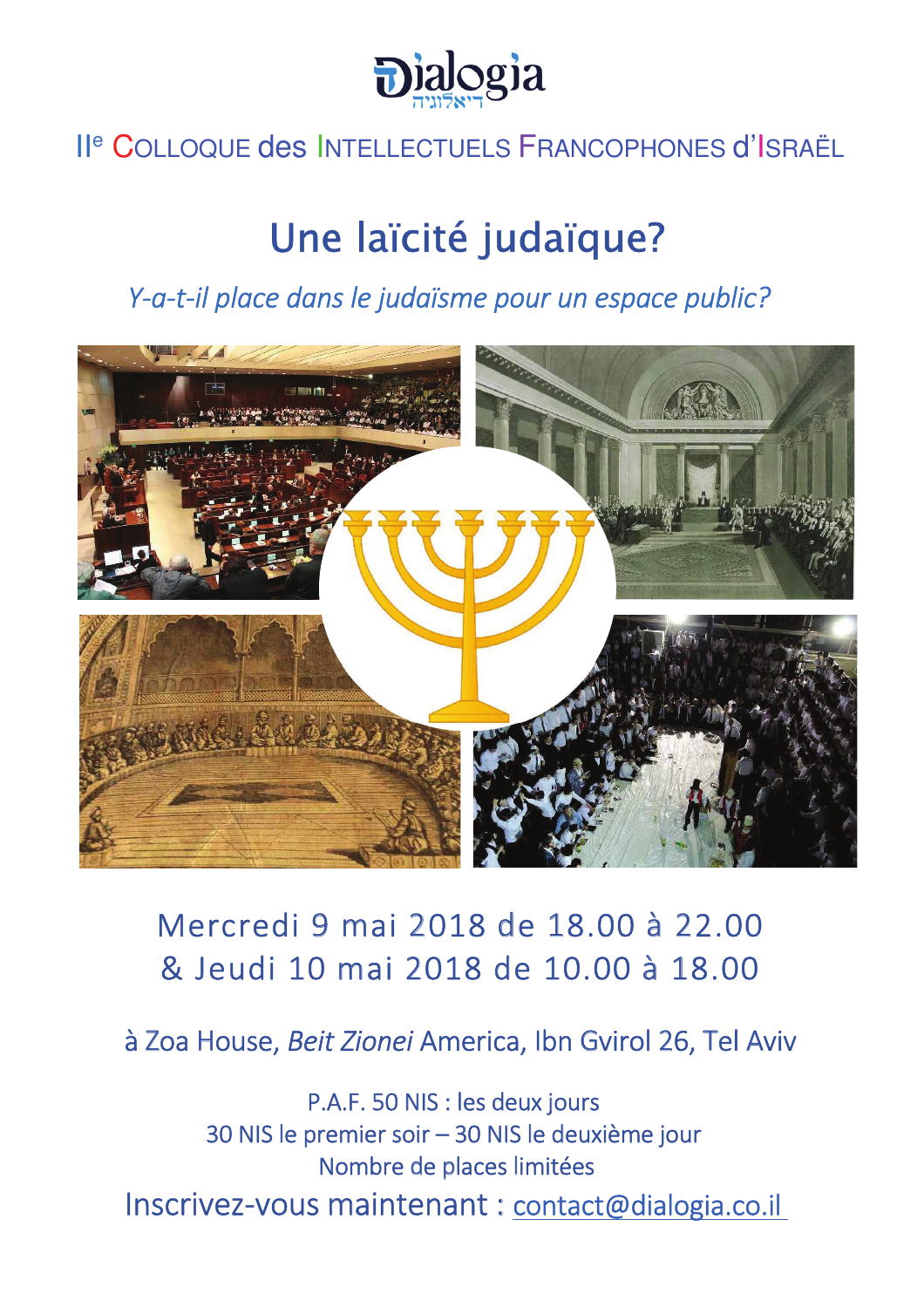La modernité a vu la naissance d'une laïcité juive, d'abord déclinée en termes diasporiques puis en termes nationaux, dans l'Etat d'Israël. Elle a opéré une transformation culturelle qui a construit le cadre dans lequel se déploie aujourd'hui le monde juif.

Si cette sécularisation a marqué la vie des Juifs, la question du judaïsme y est restée entière. Objet d'accommodement, de déni, de rejet ou de concordat, celui-ci est resté opaque à la lueur des "Lumières" juives. Le statu quo qui définit sa position dans la société israélienne de même que le dilemme étrange de l'Etat "juif et-ou démocratique" en sont les expressions les plus imagées. Le judaïsme reste un problème dans la vie des Juifs contemporains.

Et si l'on renversait la perspective, en se demandant s'il recèle des ressources intrinsèques, dans sa littérature et comme absolu de la pensée, pour penser une laïcité qui ne serait plus seulement "des Juifs", "juive", mais aussi "judaïque", inscrite dans les fondements mêmes du judaïsme et pas seulement dans les impératifs du monde moderne?

Bien sûr, cette laïcité serait d'un genre tout à fait différent de la laïcité républicaine, dont la France fut le modèle unique, inséparable d'une transcendance politique. Par "laïcité judaïque", nous entendons plutôt la capacité du judaïsme à concevoir, en vertu de ses propres valeurs et lois, la possibilité d'un espace public, non prédéterminé, et où s'exercerait, pour les individus, la liberté de penser et de se comporter.

L'intention de ce deuxième colloque des intellectuels francophones d'Israël est donc exploratoire et fait appel aux forces créatrices de la pensée juive, confrontée à la situation inédite, depuis 25 siècles, de la construction d'un Etat juif.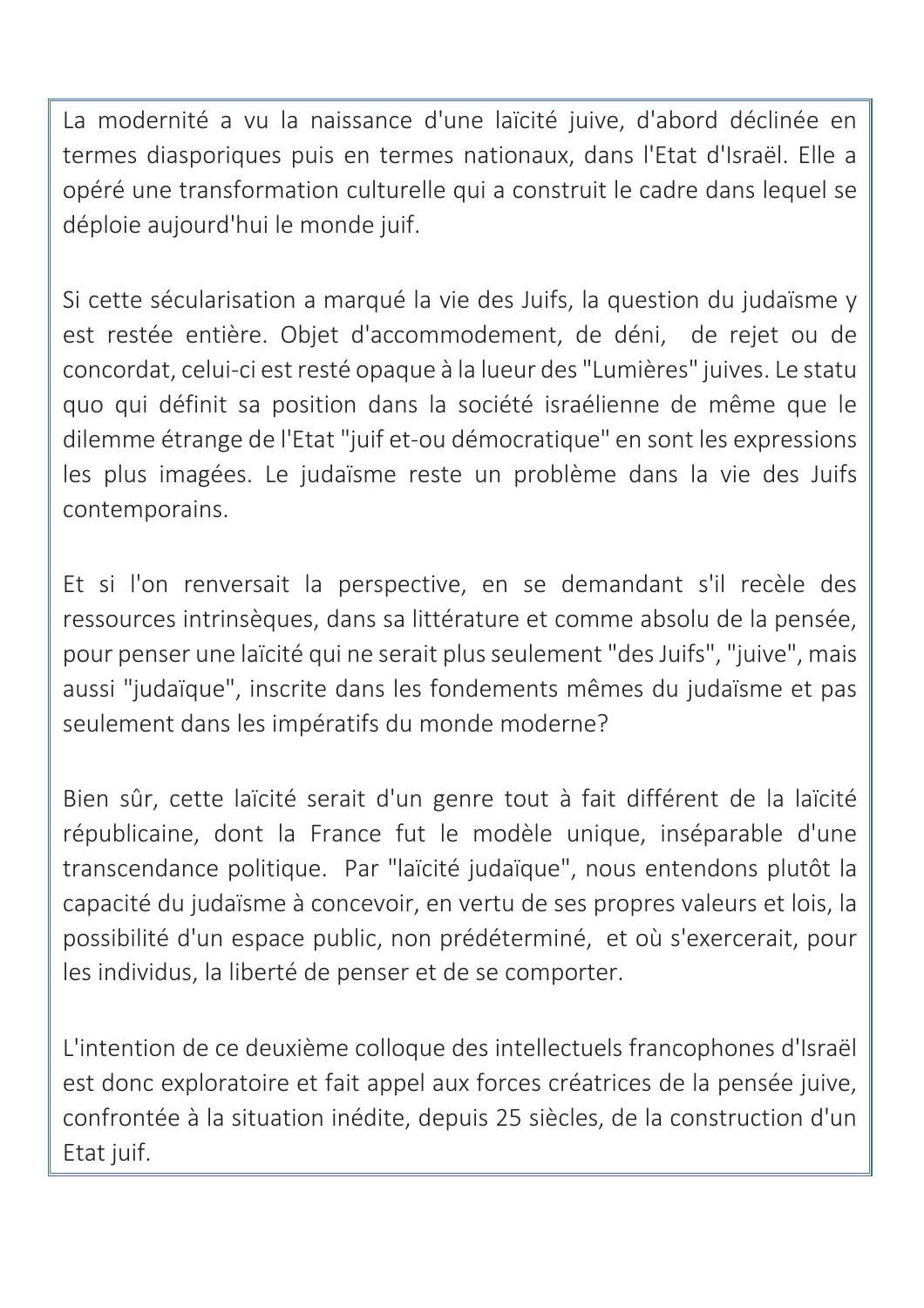#### **PROGRAMME DU 9 MAI 2018**

#### **17h45-18h00 : Accueil**

#### **18h00-18h45 : Ouverture**

- Max Benhamou : L'enjeu du politique
- Shmuel Trigano: Laïcité et judaïsme, remettre le débat en mouvement

18h45-20h15 : Migrations de la laïcité en monde juif, sous la présidence de Jean-*Charles Benichou, membre de l'association Dialogia, avocat* 

- Francine Kaufman : Les avatars du vocabulaire de la laïcité, en français et  *&*
- Yaakov Shavit: Le judaïsme laïc est-il un judaïsme hellénisant? (\*traduction simultanée)
- David Lavi Halewa: L'invention de la culture hébraïque moderne: de la religion à la nation chez Eliezer ben Yehuda (\*traduction simultanée)

## **20h15-20h45: COCKTAIL**

#### **20h45-21h45 : D'hier à aujourd'hui: le questionnement**

- Gaëlle Hanna Serero: Un écho du passé: la conception de la laïcité chez André Neher
- Elyakim Simsovic: Avons-nous une marge de manœuvre ?
- Shmuel Wygoda: Audace, rédemption et humilité Plaidoyer pour une *laïcité juive en Israël*

## **21h45-22h00 : Débat**





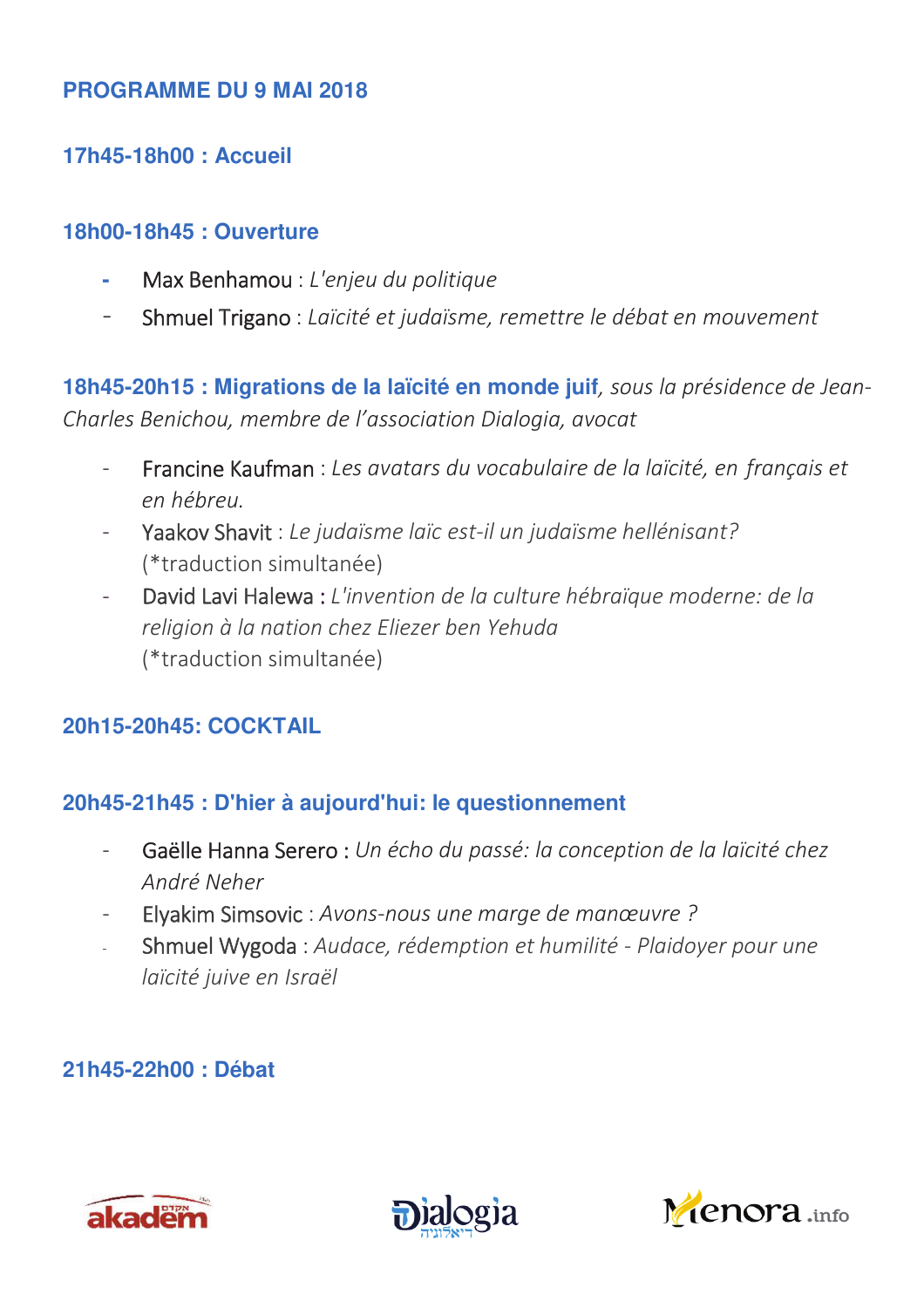#### PROGRAMME DU 10 MAI 2018

9h45-10h00: Accueil

10h00-11h00 : Conflit ou convergence?, sous la présidence de Shmuel Trigano

- Oury Cherki : L'épouvantail de l'Etat selon la Halakha i.
- Michael Wygoda : La Halacha laisse-t-elle une place à la Knesset ? i.

# **11h00-11h15: PAUSE CAFE**

11h45-12h30: DEBAT

## 12h30-14h30: PAUSE DEJEUNER

14h30-16h00 : En quête de solutions, sous la présidence de Françoise Ouzan, membre de l'association Dialogia, directrice de recherche

- David Banon : L'espace public : lieu de confrontation ou de conciliation ?  $\bar{\mathcal{L}}$
- Thierry Alcoloumbre : En-deçà ou au-delà du religieux ? La définition de l'éthique chez le Maharal de Praque
- **DFRAT**  $\omega_{\rm{max}}$

# 16h00-16h30: PAUSE CAFE

16h30-17h30 : Ouvrir un horizon, sous la présidence de Nelly Soussan, membre de l'association Dialogia, PDG de Shushane & co

- Shmuel Trigano: Résoudre la crise constitutionnelle du judaïsme rabbinique
- Michaël Benadmon : Les contours d'un discours juif, israélien, authentique, non totalisant

# 17h30-18h00: DEBAT ET CONCLUSION





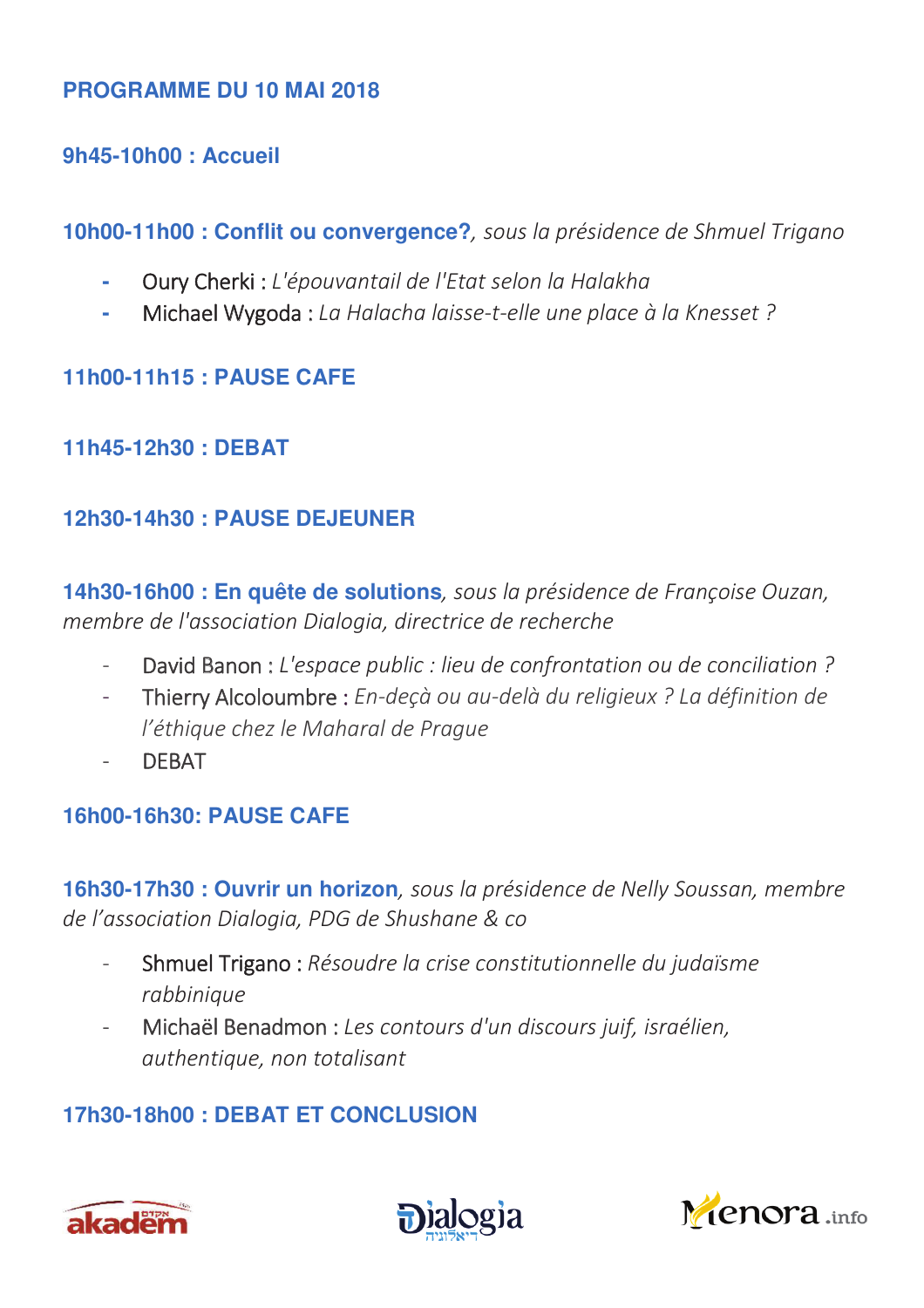#### **Les intervenants:**

Thierry Alcoloumbre, Agrégé de Lettres Classiques, docteur en philosophie, professeur associé à l'université de Bar-Ilan (Israël). Il codirige la Revue Perspectives de l'Université Hébraïque de Jérusalem. Parmi ses publications: Mallarmé: la poétique du théâtre et l'écriture, Minard, Paris, 1995; Maïmonide et le problème de la personne, aux éditions Vrin  $(1999).$ 

David Banon, professeur émérite de l'université de Strasbourg, membre de l'Institut universitaire de France, professeur invité à l'Université hébraïque de Jérusalem (2010 -2016), il est l'auteur, entre autres, de La lecture infinie, Le Seuil, 1987 ; Entrelacs, Le Cerf, 2008 ; L'oubli de la lettre, Albin Michel, 2017 ; L'École de pensée juive de Paris, PUS, 2017.

Mickael Benadmon, docteur en philosophie de l'Université Bar-Ilan, chef du département du développement professionnel et enseignant en programme de Master de pensée juive au College Académique Herzog de Jérusalem. Auteur de Pourquoi Israel? Les tentations territoriales: Avoir, Etre, Pouvoir, Paris 2015.

Max Benhamou, président-fondateur des associations Dialogia et Ademas Charities, président d'honneur du Groupe "Sucres et denrées", Vice-président (Hon.) de l'Appel Unifié Juif de France.

**Oury Cherki**, il eût parmi ses maîtres les rabbins Tzvi Yehouda Kook, Leon Yehouda Ashkenazi, et Shlomo Benyamin Achlag. Rabbin de la communauté "Beth Yehouda" à Kiryat Moshé (Jérusalem), il dirige le département israélien du Makhon Meïr, et le Centre Noahide Mondial, Brit Olam, auteur de nombreux ouvrages de pensée juive.

Francine Kaufmann, docteur ès Lettres, professeure à l'université Bar-Ilan (1974 à 2011), au département de traduction, interprétation et traductologie. Elle a publié une centaine de chapitres et d'articles universitaires portant sur la littérature de la Shoah, la culture juive, la traductologie. Interprète de conférence AIIC, traductrice, elle a été journaliste et réalisatrice de télévision et de radio.

David Lavi Halewa, Juriste et chercheur dans le domaine de la culture, Docteur en Etudes juives et hébraïques (Sources théologiques dans la conception nationale d'Eliezer ben Yehuda), a exercé comme journaliste à Galey Tsahal et à Maariv. Auteur de plusieurs livres, parmi lesquels Tsofen Begin, Le code Begin, sur la rhétorique biblique de Menahem Begin.